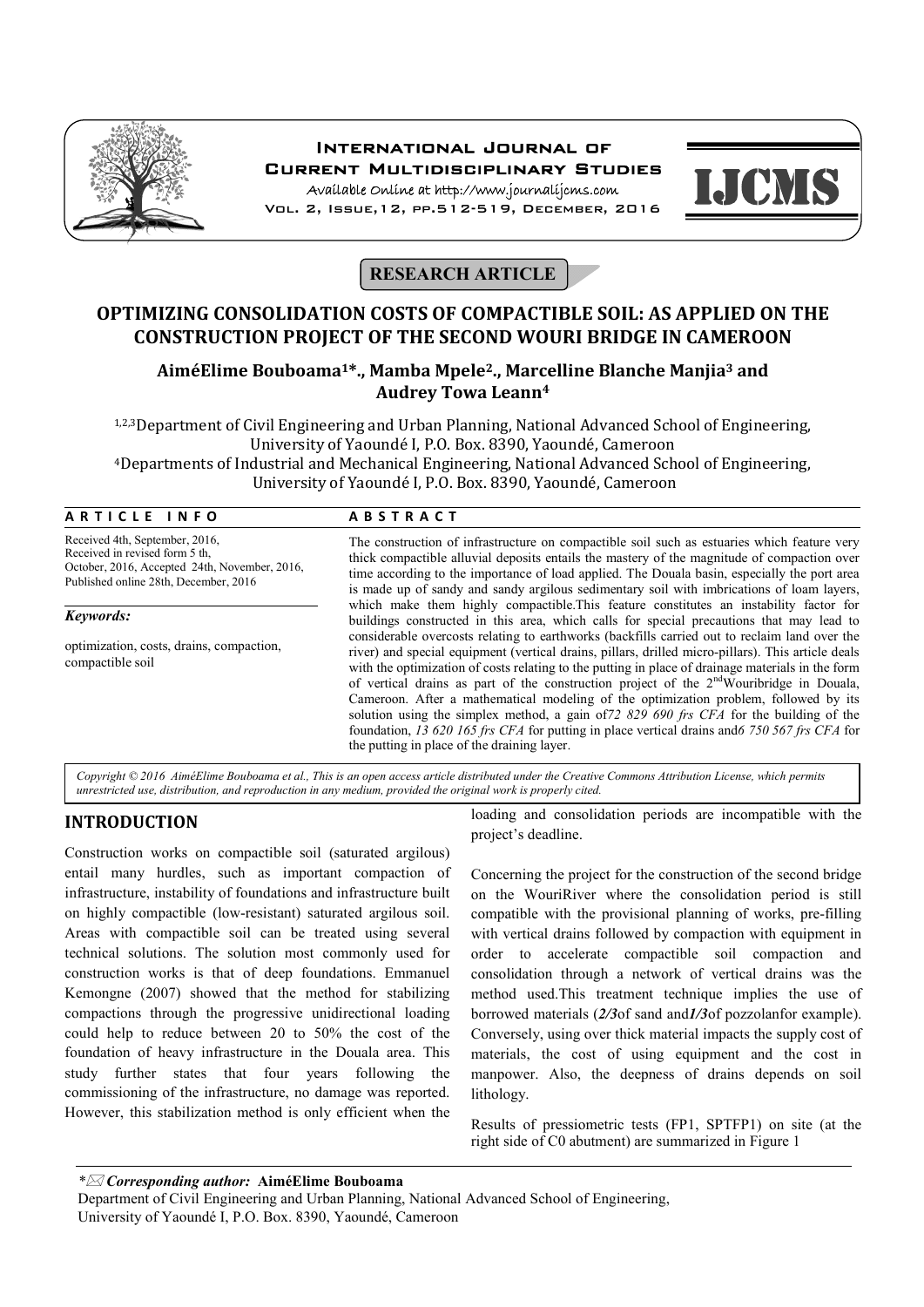

**Figure 1** Geotechnical section fromPK 0 to 0+700

As part of soil consolidation works using vertical drains, the evaluation of optimum depth of drains during their construction, as well as the evaluation of necessary backfill optimum thickness is two important parameters. The consolidation phase using vertical drains in this area comprise of the basement of the platform, the construction of vertical drains and the putting in place of the draining layers (Figure 2).

The mandrelis inserted into the ground trough chains operated by hydraulic engines. The required construction depth is 20 m. Then, the drain is cut using a cutter in such a way as to leave a free height of about 25 cm above ground level (Figure 3).



**Figure 2** Operating model for the construction of a drain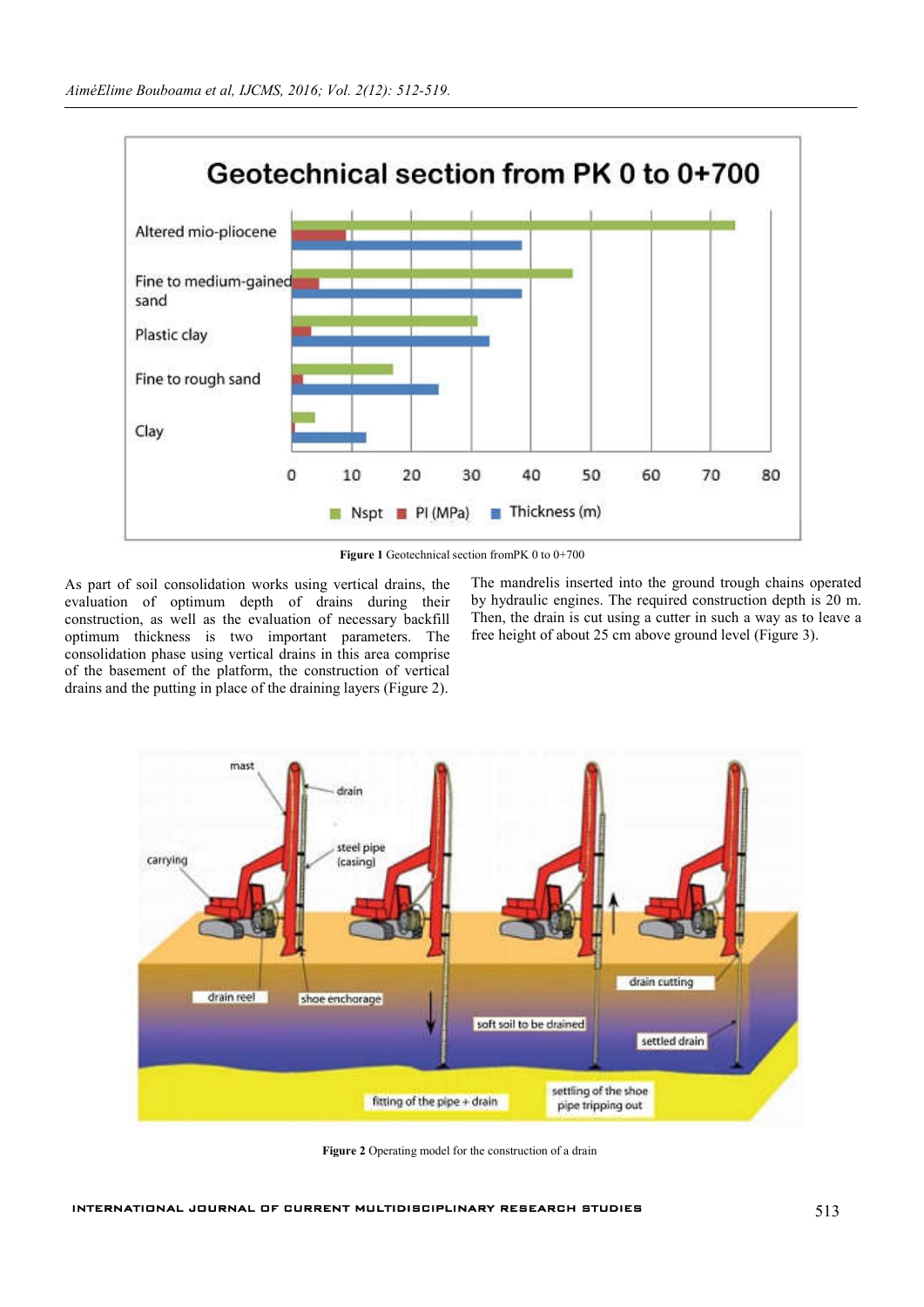

**Figure 4** *Ishikawa Diagram*

To better understand the problem, the utility function shall be expressed as follows:

$$
f\left(u\right) = \sum_{i=1}^{6} \alpha_{i} a_{i}
$$

Wherebyf(u) is the utility function,  $\alpha_i$  i coefficient associated to activityi;

Following a survey carried out among professionals, the weight

values of  $\alpha_i$  were estimated.

**Q**  $a_1$  = Backfilling of materials at optimum height ;  $a_1$  = *0,35* **a**<sub>2</sub> = Respect of work schedules ;  $a_2 = 0.1$ <br> **a**<sub>2</sub> = Availability of materials :  $a_2 = 0.06$  $a_3$  = Availability of materials ;  $\alpha_3$  = 0,06

This Pareto diagram shows that the main aspects we should focus on to reduce costs and deadlines during the upgrading of compactable soil are as follows:

- *Backfilling of materials at optimum height*
- *Features of materials put in place*
- *Compacting/leveling of materials (use of equipment)*

### *Definition of the objective function*

 $Cost = cost$  for the construction of the platform foundation +cost for the construction of vertical drains  $\overline{+}$  cost for the construction of the draining layer

The cost of materials, the cost for the purchase of the material, the cost of labour and the overall cost for the construction of the foundation are expressed in *annex 1.*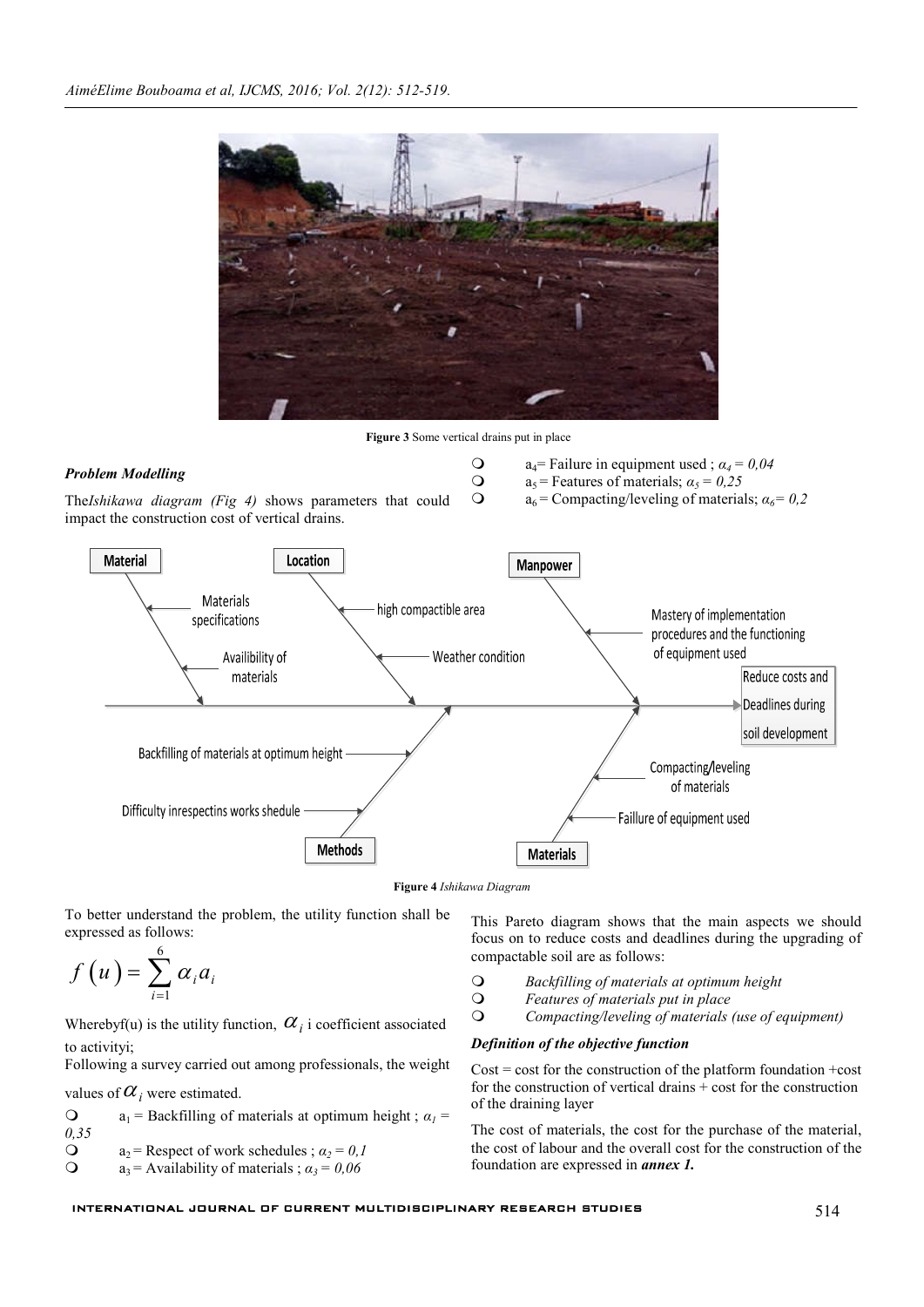The cost of materials, the cost for the purchase of the material, the cost of labour and the overall cost for the construction of drains are shown in*annex 2*.

The average daily drain production is*129 drains/day*.

The cost of materials, the cost for the purchase of the material, the cost of labour and the overall cost for the putting in place of the draining layer is shown in*annex* 3.

#### *That is:*

*x*the height of the supporting ground (m); *y*the height of the prefabricated vertical drains (m); zthe height of the draining layer (m); Thus, the objective function shall be expressed as follows:

*Min f(x, y, z) = 56 556 011.5 x+ 1 129 701.6 y+79 864 066 z* The resulting expression of soil consolidation time is thus as follows:

**Working time [t] in (hrs)** *=101.2 x + 0.5 y + 91.1 z* The objective function obtained is:

*Min f(x, y, z) = 56 556 011.5 x+ 1 129 701.6 y + 79 864 066 z*

Constraints defining the formulation of the optimization problem stems from the numerous information gathered from special technical specifications (CCTP), fascicles relating to the secondary access project, the Technical Refill Guide as well as the Technical Guide for the refill of trenches.

According to procedure *VRD/SOG/PES/EXE/1185/B*, vertical drains should be built under the buttress of standard section*PK2+500 to PK2+680*and under the entry ramp*PT12 to PT21*. The total number of drains to be constructed is*2011.*The draining network is a mesh of*2.5 x 2.5 m<sup>2</sup>* made up of flat drains built at a depth of*20m* or until refusal when the clay layer comes before.

The platform should be made of *Wouri sand layers*of a total thickness varying between*1m30 and 1m80*, thus avoiding preliminary drilling while providing the required carrying capacity.

For vertical drains to function perfectly, a draining surface comprising a pozzolan layer of at least *50 cm*shall be built on the working platform.

Knowing the total height of the roadway (from the**red line** to underlying soil), as well as the thickness of the various layers of the roadway, it would be possible to determine the theoretical height of the platform (Figure 5).

Information ondifferences*TN-transverse profiles project P5 toP10is* presented in annex 4.

In the subsequent analyses, we shall work with TN difference and transverse profile project*P6* (*TN Difference andProject ≈ 2.99 m)*which is the most closer to the average value of*1.854 m.* From the roadway structure sketch and the cross sectionof the access ramp, one can notice that: the*roadway surface* is made of*BB*with theoretical thickness  $e_1 = 0.07$  m; the *binder course* is made up of*GB*with theoretical thickness  $e_2 = 0.16$  m; theroad *base* is made up of*GC*with a theoretical thickness  $e_3 = 0.25$  m; la the *subbase course* is made up of pozzolan with theoretical thickness $e_4 = 0.5$  m.

*TN Difference and project = Thickness of roadway layers + Thickness of the working platform (ep)*, Thereby:*TN Differenceand project* =  $(e_1 + e_2 + e_3 + e_4) + x + z$ *becausee<sub>p</sub>* = x *+ z*

Considering that:*TNDifferenceand project = (TN Difference and project)aver* ,we have:

 $x + z = (TN \text{ Difference and project})_{\text{aver}} (0.07 + 0.16 + e_3 + e_4)$ *(19)*

Or  $(e_3$  theoretical  $-0.02) \le e_3 \le e_3$  theoretical  $\implies 0.23 \le e_3 \le 0.25$  (20)



**Figure 5** Thickness of pozzolan and clayey sand layers to be put in place between PT 13 and PT 24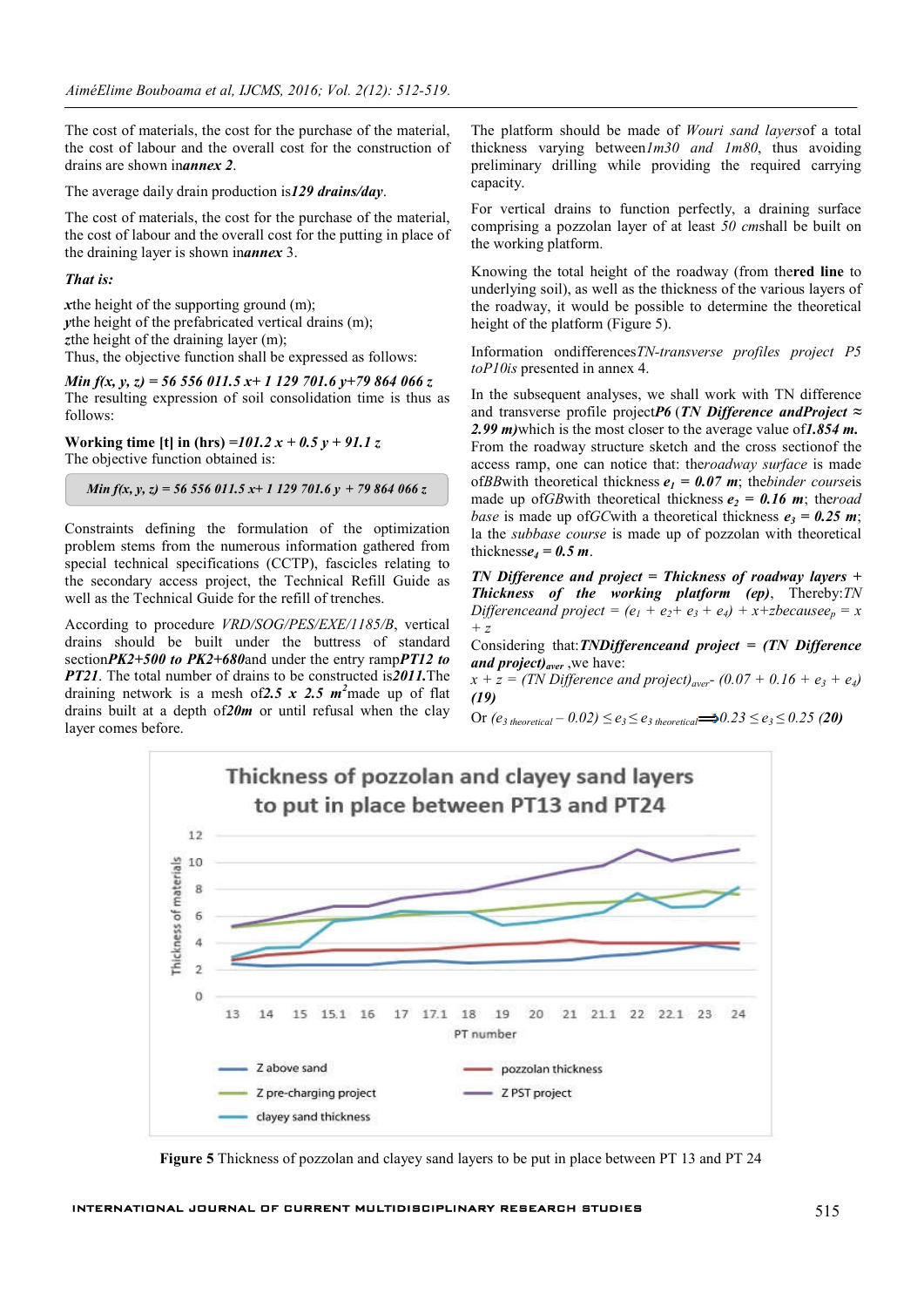*and*  $(e_{4 \text{ theoretical}} - 0.02) \le e_4 \le e_{4 \text{ theoretical}} \implies 0.47 \le e_4 \le 0.50$  (21)  $(20)$ <sup>+</sup>  $(21)$   $\implies$  0.7 ≤ e<sub>3</sub> + e<sub>4</sub> ≤ 0.75

 $\Rightarrow 0.07 + 0.16 + 0.7 \leq 0.07 + 0.16 + e_3 + e_4 \leq 0.07 + 0.16 +$ *0.75* 

 $\Rightarrow 0.93 \le 0.07 + 0.16 + e_3 + e_4 \le 0.98$ 

 $\implies$  *2.99 -* 0.93 ≥ *(TN Difference and Project)*<sub>aver</sub> – (0.07 + 0.16 *+ e3 + e4) ≥ 2.99 - 0.98*

 $\implies$  2.06 ≥ (TN Difference and Project)<sub>aver</sub> – (0.07 + 0.16 + e<sub>3</sub> + *e4) ≥ 2.01 (22)*

#### $(19)$ in(22)  $\implies$  *: 2.06* ≥ *x* + *z* ≥ 2.01 (C1)

According to*fascicle E3 Earthworks – subformation level*and the*procedure for the construction of vertical drains,*  $z \geq 0.5$ **(C2)**

According to the*TechnicalGuide for the backfill and trenches, D<sub>max</sub>≤ 2/3 z.* also, according to *Fascicle E3 Earthworks*,*D<sub>max</sub>≤ ½ x*. Supposing that $D_{max}$  = 50 mm, we find that: 2  $D_{max}$ ≤ ½ *x* +  $2/3 z \Leftrightarrow 0.1 \leq \frac{1}{2} x + \frac{2}{3} z (C3)$ 

According to the*procedure for the construction of vertical drains*, we were able to deduct the following constraints: *z ≥ 0.5; 1.30≤ x ≤ 1.80; y ≥ 20;*

The maximum depth attained by drains is of about 25 m. Thereby:  $v \leq 25$ ;

According to the *provisional plan for the execution of the additional project*, the construction of drains should be done in*7 days*and the duration for the construction of the platform on the North access way should be *9 months*. Consequently, the following constraints are derived from relations between the necessary time for the construction of drains (respectively for the construction of the platform) and the duration earmarked for each sub-structure (expressed in hours):  $0.5 y \le 56$  and *101.2 x + 0.5 y + 91.1z ≤ 1 728(C4)*

It should be recalled that the platform should be made up of *Wouri sand* layers of a total height between*1m30 and 1m80 : 1.30 ≤ x ≤ 1.8(C5)*

Inequations $y \le 25$  *and*  $x \le 1,80$  are summarized as:  $x + y \le 1$ *26.8 (C6)*

Inequations $y \ge 20$ ,  $x \ge 1.30$  and  $z \ge 0.5$  are summarized as : *x + y + z ≥ 21.8; (C7)* Thereby the optimization problem:

Minimising 
$$
f(x, y, z) = 56\,556\,011.5\,x + 1\,129\,701.6\,y + 79\,864\,066\,z
$$
  
\nunderconstraints :  
\n $x + z \le 2.01$ ;  
\n $0.1 \le \frac{1}{2}x + 2/3\,z$ ;  
\n $101.2\,x + 0.5\,y + 91.1z \le 1\,728$ ;  
\n $x + y \le 26.8$ ;  
\n $x + y + z \ge 21.8$ ;  
\n $z \ge 0.5$ ;

#### *Solving The Optimization Problem*

The objective function is a minimizing or maximizing type, depending on n variables  $(x_1, x_2, \ldots, x_n)$ . Theseare satisfactory to constraints if they are within or at the periphery of an associated hyper-volume limited by its constraints. To solve a linear programming problem, we could use the graphical method, the big M method, the 2-phases method or the simplex method. The latter is the main tool used to solve linear programmingproblems. It is an iterative algebraic method that helps to find the exact solution to a linear programmingproblem through a limited number of phases.

A general linear programming problem may be expressed as follows: finding n variables values $x_{j}$ ,  $j = 1, 2, ..., n$  that are satisfactory to m inequations or linear equations (constraints) in the form of:

$$
a_{i1}x_1 + a_{i2}x_2 + \ldots + a_{in}x_n = b_i, i = 1, 2, \ldots, m
$$

To solve this problem, we shall use the *duality theorem*. Let be the initial linear program, referred to as *primal,*a second linear program, referred to as *dual*program (equivalent and obtained by introducing difference values).The theorem stipulates that: « For any solution relating to the primal and any solution relating to the dual, z, the objective of the primal, shall be lower or equal to w, the objective of the dual. If the primal has anoptimal solution $x_1^*, \ldots, x_n^*$  then the dual shall have anoptimal solution  $y_1^*$ , …,  $y_m^*$  and for these solutions, the primal's

objective shall be equal to the dual's objective»:

$$
\sum_{j=1}^n c_j x_j = \sum_{i=1}^m b_i y_i
$$

*Minimizing f(x, y, z)= 56 556 011.5 x+ 1 129 701.6y +79 864 066 z*

Sub-constraints:  $(-x) + (-z) \ge (-2,06)$  *x* + *z* ≥ 2,01 *<sup>1</sup>/<sub>2</sub> x + 2/3 z* ≥ 0,1  $(-101,2 x)$   $+(-0,5 y) + (-91,1 z) \ge (-1728)$ *(-x) + (-y) ≥ (- 26,8)*  $x + y + z \ge 21,8$ *z ≥ 0,5*  $x, y, z \geq 0$ The minimizing function dual's is therefore:

*Maximizing g* =  $-$  2.06  $s_1$  + 2.01  $s_2$  + 0.1  $s_3$  – 1728  $s_4$  – 26.8  $s_5$  + 21.8  $s_6$  + 0.5  $s_7$ 

Constraints:  $-s_1 + s_2 + 0.5 s_1 - 101.2 s_4 - s_5 + s_6 \le 5656011.5$  $-0.5 s_{4} - s_{5} + s_{6} \le 1129701.6 - s_{1} + s_{2} + 0.67 s_{3} - 65.6 s_{4}$  $s_5 + s_6 + s_7 \le 79864066 s_1, s_2, s_3, s_4, s_5, s_6, s_7 \ge 0$ 

Let's introduce the following three difference variables u, v, w,we thus obtain an equivalent formulation of the problem:

*Maximizing g* =  $-$  2.06  $s_1$  + 2.01  $s_2$  + 0.1  $s_3$  – 1728  $s_4$  – 26.8  $s_5$  + 21.8  $s_6 + 0.5 s_7$ 

Constraints: $-s_1 + s_2 + 0.5 s_3 - 65.6 s_4 - s_5 + s_6 + u =$  $6556011.5 - 0.5 s<sub>4</sub> - s<sub>5</sub> + s<sub>6</sub> + v = 1129701.6 - s<sub>1</sub> + s<sub>2</sub> + 0.67 s<sub>3</sub>$ *– 65.6 s4– s5+ s6 + s7 +w =79 864 066*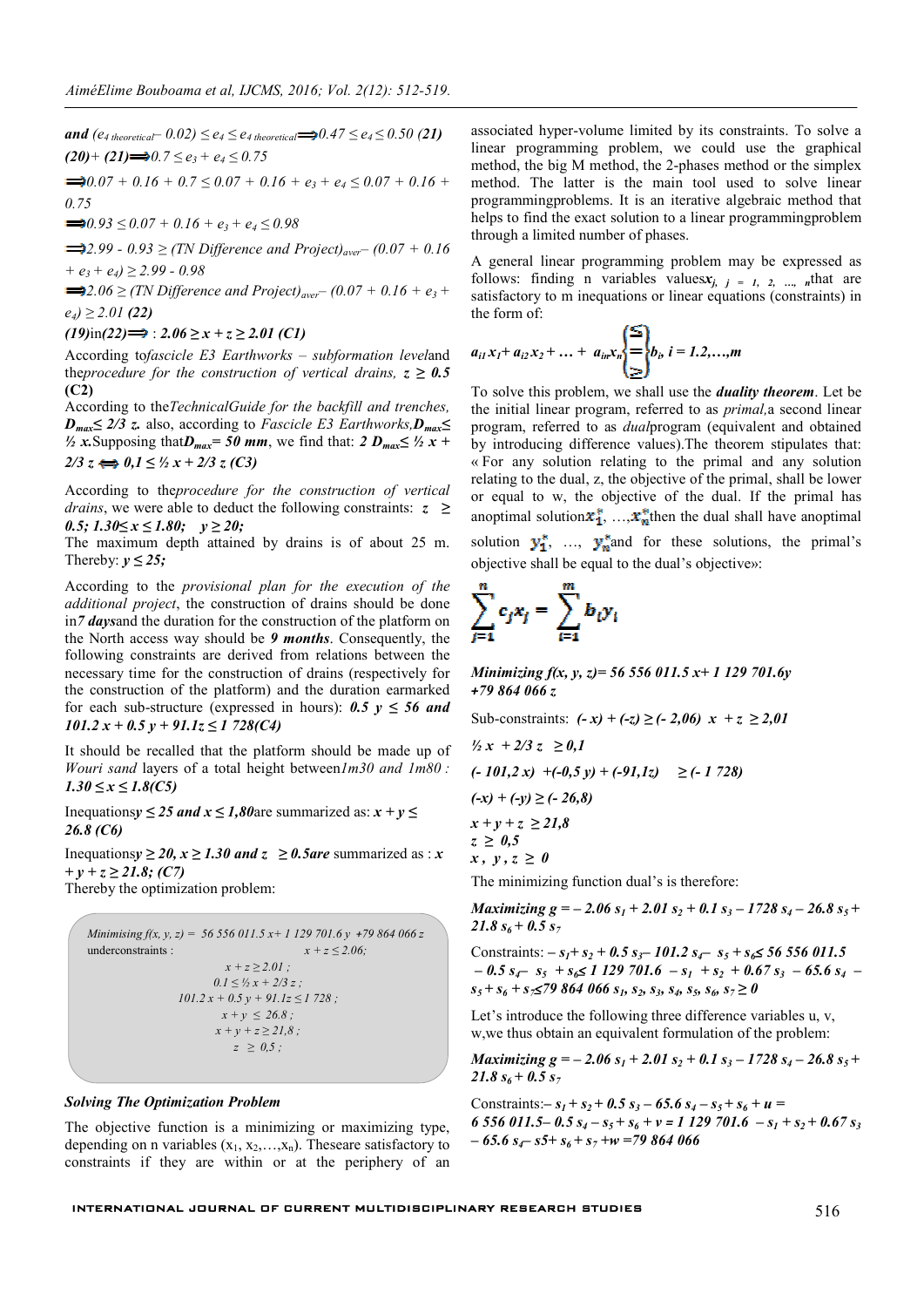This formulation makes it easy to express difference variables as affine functions of decision values:



Variables u, v andw are base variables and  $s_1$ ,  $s_2$ ,  $s_3$ ,  $s_4$ ,  $s_5$ ,  $s_6$ ,  $s_7$ are out-of-base variables. The basic solution, associated to a dictionary, is obtained by attributing value 0 to all out-of-base variables. The basic solution corresponding to Dictionary 1 shall be therefores<sub>1</sub> =  $s_2 = s_3 = s_4 = s_5 = s_6 = s_7 = 0$ , giving: $u =$ *56 556 011.5; v = 1 129 701.6; w = 79 864 066; g = 0*.

Let's consider an out-of-base value whose coefficient in the last line of the dictionary is positive. Let's choose for instance  $s<sub>6</sub>$  as the base's entryvariable.  $s<sub>6</sub>$  is increased as from 0, the other out-of-base values remaining null. Constraints on the increase of s<sub>6</sub>are as follows:

*u≥ 0 56 556 011.5 – s6≥ 0 s6≤ 56 556 011.5 v≥*  $\theta$   $\Longrightarrow$  *1 129 701.6* – *s<sub>6</sub>≥*  $\theta$   $\Longrightarrow$  *s<sub>6</sub>≤ 1 129 701.6 w≥ 0 79 864 066 – s6≥ 0 s6≤79 864 066*

The most restrictive among these constraints is*s6≤ 1 129 701.615*. Thereby, the exit value of the base is v. Let's change dictionaries by swapping the roles of  $s_6$  and v. We shall use the second equation of dictionary 1 to express  $s_6$ as depending on  $s_4$ ,  $s_5$ , v:

 $s_6$ = 1 129 701.615 + 0.5  $s_4$  +  $s_5$  – v. Let's then replace  $s_6$  with this expression in the other equations of the dictionary:

 $u = 55426309.9 + s_1 - s_2 - 0.5 s_3 + 100.7 s_4 + v$  $s_6$ = 1 129 701.615 + 0.5  $s_4$  +  $s_5$  - v Dictionary 2  $w = 78734364.4 + s_1 - s_2 - 0.67s_3 + 90.6 s_4 - 1.67s_5 - s_7 + v$  $g = -2.06 s_1 + 2.01 s_2 + 0.1 s_3 - 1717.1 s_4 - 5 s_5 + 0.5 s_7 - 21.8 v +$ 24 627 495.2

Let's decide to bring in  $s_2$  into the base; we obtain the following limits on the increase of  $s<sub>2</sub>$ 

*u≥* 0  $\implies$  55 426 309.9 – s<sub>2</sub>≥ 0  $\implies$  s<sub>2</sub> ≤ 55 426 309.9 *w≥* 0  $\implies$  78 734 364.4 – *s<sub>2</sub>* ≥ 0  $\implies$  *s<sub>2</sub>* ≤ 78 734 364.4

The most restrictive of these constraints is $s_2 \leq 55426309.9$ . Therefore, the exit variable of the base is u. The first equation of dictionary 2 is used to express s<sub>2</sub>against u,  $s_1$ ,  $s_4$ , v:

 $s_2 = 55426309.9 + s_1 - u - \frac{1}{2} s_3 + 100.7 s_4 + v$ . s<sub>2</sub>is then replaced by this expression in the other equations of the dictionary:



We then decide to include  $s_7$  into the base; the following limits are obtained on the increase of  $s_7 \cdot w \ge 0$   $\Longrightarrow$  23 308 054.485 –  $s_7 \ge$ 

#### *0 s7≤23 308 054.5*

Thereby the exit value of the base shall be w. The third equation of dictionary 3 is used to express s<sub>7</sub>against w, u, s<sub>3</sub>, s<sub>4:</sub> $s_7$  =  $23\,308\,054.485 + 1/3\,s_3 + 25.5\,s_4 - 5/3\,s_5 - w + u$ .

Then,  $s<sub>7</sub>$  is replaced by this expression in the other equations of the dictionary:

 $s_2 = 55426309.9 + s_1 - u - 0.5 s_3 + 100.7 s_4 + v$  $s_0 = 1, 129, 701, 6 + 0, 5, s_1 + s_2 = v$ Dictionary4  $s_7$  = 23 308 054. 5 + 0.67  $s_3$ -10.1  $s_4$  – 1.67  $s_5$ - w + u  $g = -0.05 s<sub>1</sub> + 0.045 s<sub>3</sub> - 1519.8 s<sub>4</sub> - 6.67 s<sub>5</sub> + 0.5 w - 19.79 v - 1.51$ 

According to the duality principle, the optimal solution of primal $f^*$  is equal to the optimal solution of dual **g**, therefore,  $f^* = f^*$ *147 688 405.35.* In addition, the optimal values of variables x, y and z of primal  $(x^*, y^*, z^*)$  equate coefficients associated with base variables of dictionary 1. Therefore:  $x = 1.51$ ;  $y = 19.79$ ; z  $= 0.5.$ 

Inconclusion:

$$
f^* = 147\ 688\ 405.3
$$

$$
x^* = 1.51
$$
;  $y^* = 19.79$ ;  $z^* = 0.5$ 

#### *Digital authenticationwithMatlab*

Results obtained by using the Matlab software are presented in*Annex 7.*

*Cost Analysis of Soil Consolidation Through Vertical Drains*

*Real costs for soil consolidation with vertical drains: the case of the North Access Ramp from PT 12 to PT 21.1*

According to the *draftsurvey statement of ContractNo. 000428/M/MINMAP/CCPM-AI/2015* for additional works of the project for the construction of the  $2<sup>nd</sup>$  bridge on the Wouri River, the real overall cost for soil consolidation with vertical drains from PT 12 to PT 21.1 is  $(C_{TE})$ :  $C_{TR}$  = 158 229 267 + 35  $976$   $960 + 46$   $682$   $600$  = CFAF240 888 827

*CTE = CFAF 240 888 827* 

### *Optimal costs for soil consolidation with vertical drains: case of the North Access Ramp from PT12 to PT21.1*

Solving the problem manually gave us the following optimum values:

$$
x^* = 1.51; y^* = 19.79; z^* = 0.5
$$

Therefore, the optimal cost for soil consolidation using vertical drains from PT 12 to PT 21.1 (C<sub>TO</sub>) is: C<sub>TO</sub> = 85 399 577.4 + 22 *356 794.96* + *39 932 033* = CFAF147 688 405.4

$$
C_{TO}=CFAF147~688~405.4
$$

Based on the model built earlier and supposing that the thickness of the drainage layer  $z_1 = 1$  m, the cost for the putting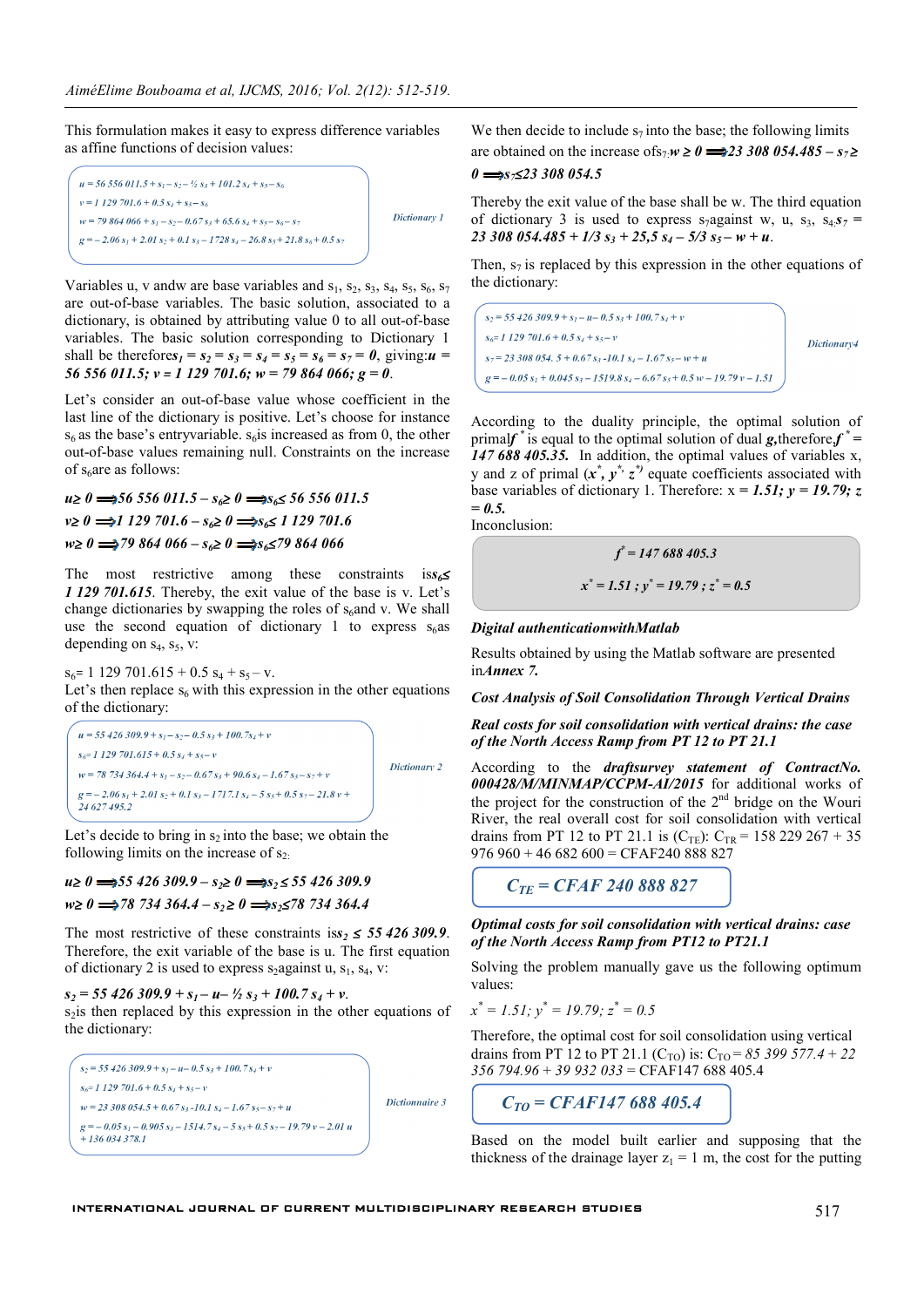in place of the drainage layer will be*CFAF*79 *864 066.* In addition, supposing that the length of drains is  $y_1 = 20$  m, the cost for the construction of drains will beCFAF 22 594 032.3*.*  Consequently the overall cost for soil consolidation with vertical drains from PT 12 to PT 21.1  $(C_{T1})$  is as follows: CT1 = *85 399 577.4* + 22 594 032.3 + 79 *864 066* = CFAF187 857 675.7.

$$
C_{TI} = CFAF\,187\,857\,675.7
$$

## *Interpretation of results*

 $\Rightarrow$ 

The optimization of the use of materials has a double impact, in terms of financial resources and time. We have:

### An optimal financial gain  $= CTE - C_{TO}$

 $\Rightarrow$  Financial gain = 240 888 827 - 147 688 405.4

*Optimum financial gain = CFAF 93 200 421.6* 

## **Estimated financial gain =**  $C_{\text{TE}}$  **-**  $C_{\text{TL}}$

 $\Rightarrow$  Estimated financial gain= 240 888 827 - 187 857 675.7

 $\Rightarrow$ *Estimated gain= CFAF 53 031 151.3 CFA* 



The following information is given by the engineering submission for optimal access ramps:

- Construction of the platform foundation: *20 days*that is*160 hrs* ;
- Installation of the drainage layer of 1m thickness for vertical drains: *30 days*that's is*240 h* ;

According to the history on the production of drains, about 129 drains are put in place daily, whereas 1296 should be constructed, which makes*10 days,*that is*80 hrs.* Effective working time:  $t_F = 160 + 240 + 80 = 480$  hrs

## *From the interpretation of results, there is a reduction in cost of CFAF93 200 421.6 and in deadlines (of 128 hrs).*

## **CONCLUSION**

The aim of this study was to optimize the cost of the use of materials during soil consolidation with vertical drains as treatment techniques peculiar to the Wouri working site.



**Figure 6** Overview of various costs relating to soil consolidation with vertical drains

## **Gain in time**

**Working time [t] in (h)** *=101.2 x + 0.5 y + 91.1 z* By replacing x, y and z by  $x^*$ ,  $y^*$  and  $z^*$ , we obtain the optimal working time t<sub>opt</sub>:

 $t_{opt}$  = 101.2  $\mathbf{x}^*$  + 0.5  $\mathbf{y}^*$  + 91.1  $\mathbf{z}^*$ 

 $x^* = 1.51$ ;  $y^* = 19.8$ ;  $z^* = 0.5$ 

*Optimal time for the construction of the basement of the working platform: 151.8hrs*

*Optimal time for the construction of vertical drains: 10 hrs Optimal time for the installation of the drainage layer of 1m thickness:*

This technique includes the construction of the foundation of the working platform, the putting in place of vertical drains, the installation of the drainage layer. Within the optimization perspective, for each step, we carried out an evaluation of the cost of construction machines, the cost of procuring materials and the cost of labour. These enabled us to draw a mathematical design of a linear system including a function-cost to minimize under constraints provided by technical specifications contained in the*procedures for the execution of vertical drains*, the*GTR*and the*CCTP*.